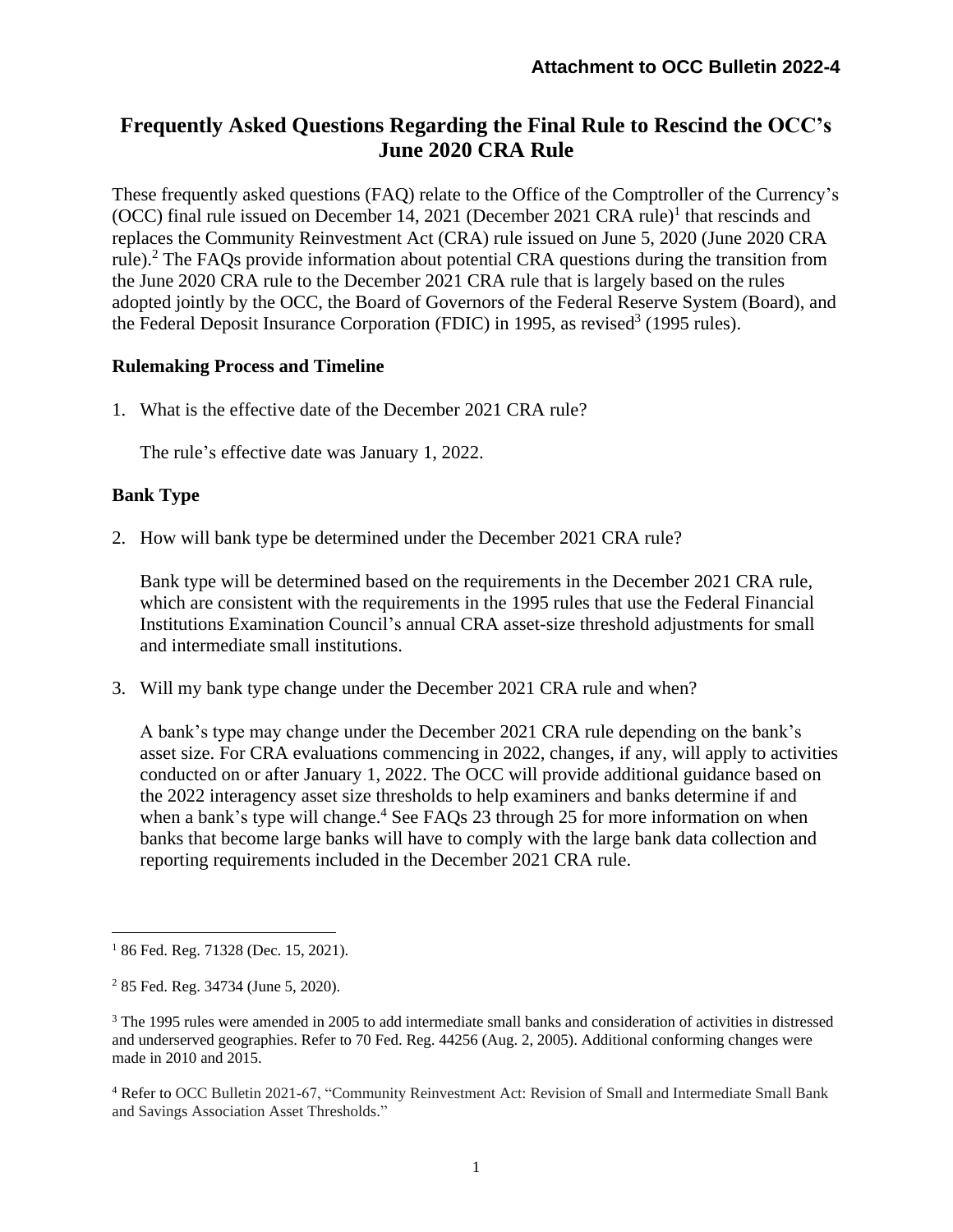# **Qualifying Activities**

4. Should a bank stop using a system it has built (or is in the process of building) to track and monitor qualifying activities under the June 2020 CRA rule?

The OCC encourages banks to continue to serve their communities by engaging in CRA qualifying activities. Systems for tracking, monitoring, and reporting CRA qualifying activities generally are useful. While some qualifying activities criteria from the OCC's June 2020 CRA rule differed from the 1995 rules, many carry forward into the December 2021 CRA rule, as those criteria were largely based on historical interagency interpretive guidance.

5. Do OCC qualified activity determinations made under the June 2020 CRA rule continue to apply under the December 2021 CRA rule?

An activity that meets the qualifying criteria under the June 2020 CRA rule and is conducted between October 1, 2020, and December 31, 2021, remains a qualifying activity for the bank that undertook the activity, even after rescission of the June 2020 CRA rule. This includes legally binding commitments to lend or invest in activities that qualified at the time of the commitment. For banks or interested parties that received confirmation letters for qualifying activities under the June 2020 CRA rule, those letters may apply to activities conducted after January 1, 2022, if the activity is consistent with the community development (CD) definition and geographic requirements in the December 2021 CRA rule, which is consistent with the 1995 rules, as interpreted in the "Interagency Questions and Answers Regarding Community Reinvestment"<sup>5</sup> (Interagency CRA Q&As). Therefore, there may be certain activities that qualified under the June 2020 CRA rule that might not qualify under the December 2021 CRA rule. Banks with questions about the applicability of qualifying activities should consult their respective OCC supervisory office.

6. What happens to qualifying activities approved by the OCC under the June 2020 CRA rule?

Activities that met the qualifying criteria in 12 CFR 25.04 of the June 2020 CRA rule will receive CRA consideration if the activity was originated, made, purchased, or conducted or the commitment to engage in the activity was made between October 1, 2020, and December 31, 2021, regardless of the timing of a bank's CRA examination.

7. How will the OCC evaluate affiliate activities as of April 1, 2022?

There will be no change in how the OCC evaluates affiliate activities as of April 1, 2022. The December 2021 CRA rule replaced the June 2020 CRA rule's provision on affiliate activities (which would otherwise have taken effect on April 1, 2022) with the affiliate activities provision included in the 1995 rules, which permits banks to elect to include affiliate activities in their CRA evaluations.

<sup>5</sup> Refer to OCC News Release 2016-82, "Agencies Release Final Revisions to Interagency Questions and Answers Regarding Community Reinvestment."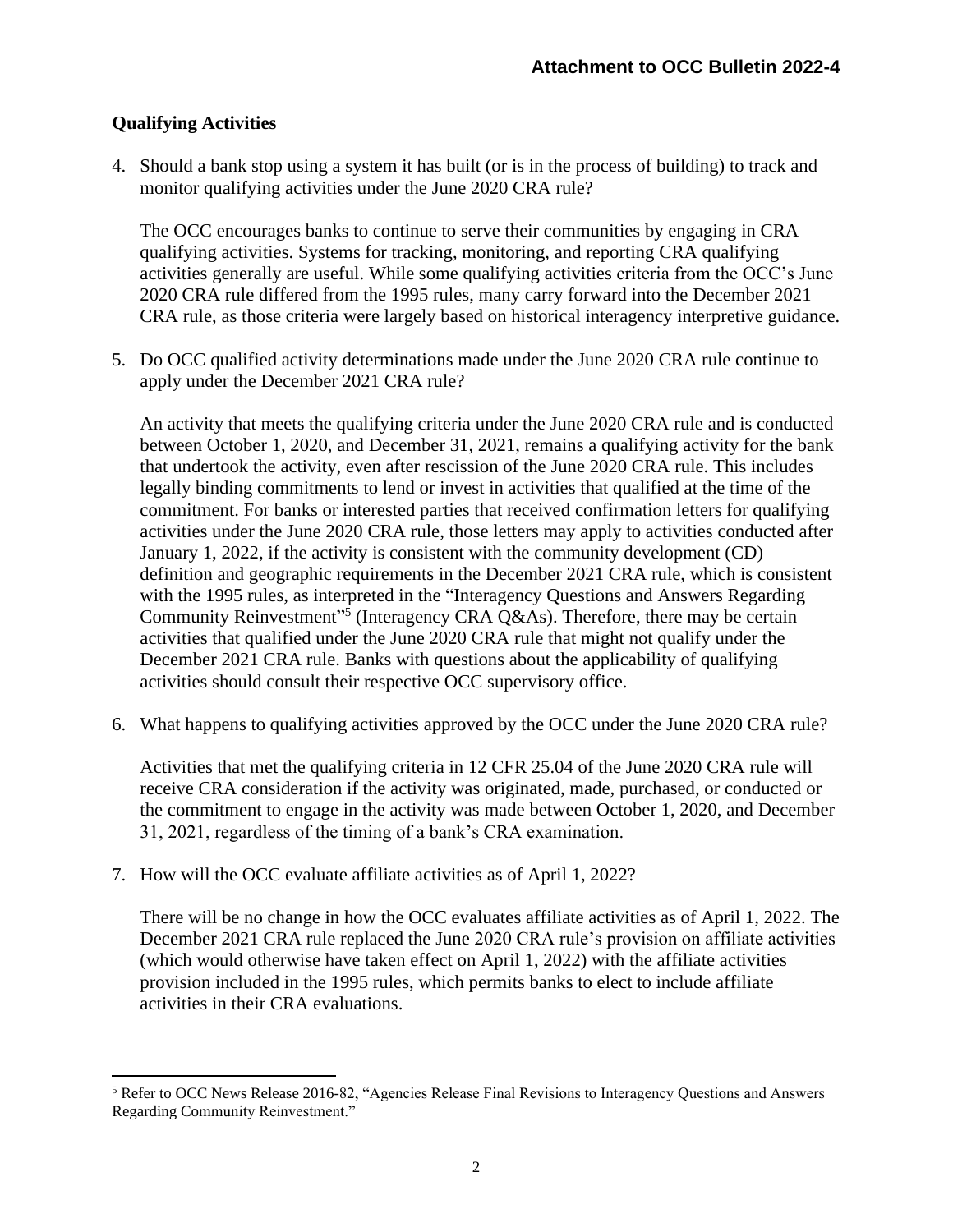8. Will the OCC go back to considering only major disaster areas under the December 2021 CRA rule?

Yes. Under the December 2021 CRA rule, the OCC will provide CRA consideration for disaster-related activities conducted on or after January 1, 2022, only in federally declared major disaster areas, consistent with the guidance in the Interagency CRA Q&As. Disasterrelated activities that met the qualifying criteria in 12 CFR 25.04 of the June 2020 CRA rule, and were conducted by the bank between October 1, 2020, and December 31, 2021, will receive CRA consideration, regardless of the timing of a bank's CRA examination.

# **Qualifying Activity Confirmation Request System**

9. Will the OCC continue to provide written confirmation that activities do or do not qualify?

The December 2021 CRA rule does not require the OCC to maintain a qualifying activities confirmation process. The OCC will continue, however, to accept requests from banks and other stakeholders to confirm whether (1) an activity is consistent with the June 2020 CRA rule qualifying activity criteria, if the activity was conducted between October 1, 2020 and December 31, 2021; or (2) an activity is consistent with the CD definition in the 1995 rules, as interpreted in the Interagency CRA Q&As, if the activity is conducted on or after January 1, 2022. The OCC will provide additional guidance on www.occ.gov on the scope and mechanics of this CD activity confirmation process.

10. Does the CRA Illustrative List of Qualifying Activities go away?

The OCC will maintain the Illustrative List of Qualifying Activities on its website as a reference for banks to determine whether activities they conducted between October 1, 2020, and December 31, 2021, are eligible for CRA consideration. Activities included on the illustrative list may receive consideration under the December 2021 rule if conducted on or after January 1, 2022, if the activity is consistent with the CD definition and geographic requirements in the December 2021 CRA rule. The CD definition and geographic requirements in the December 2021 CRA Rule are consistent with the 1995 rules, as interpreted in the Interagency CRA Q&As.

11. How should a bank or other stakeholder view the OCC's decisions made on qualifying activity confirmation requests since October 1, 2020?

Written confirmations from the OCC are based on the qualifying activities criteria in effect at the time the decision was made, which means all decisions made regarding activities conducted between October 1, 2020, and December 31, 2021, remain applicable. An activity that meets the qualifying criteria on the date it is conducted remains a qualifying activity for the bank that undertook the activity, even after the rescission of the June 2020 CRA rule. This includes legally binding commitments to lend or invest in activities that qualified at the time of such commitment. For banks or interested parties that received confirmation letters between October 1, 2020, and December 31, 2021, and undertook the qualifying activities or entered into the legally binding commitment during that time, those letters remain applicable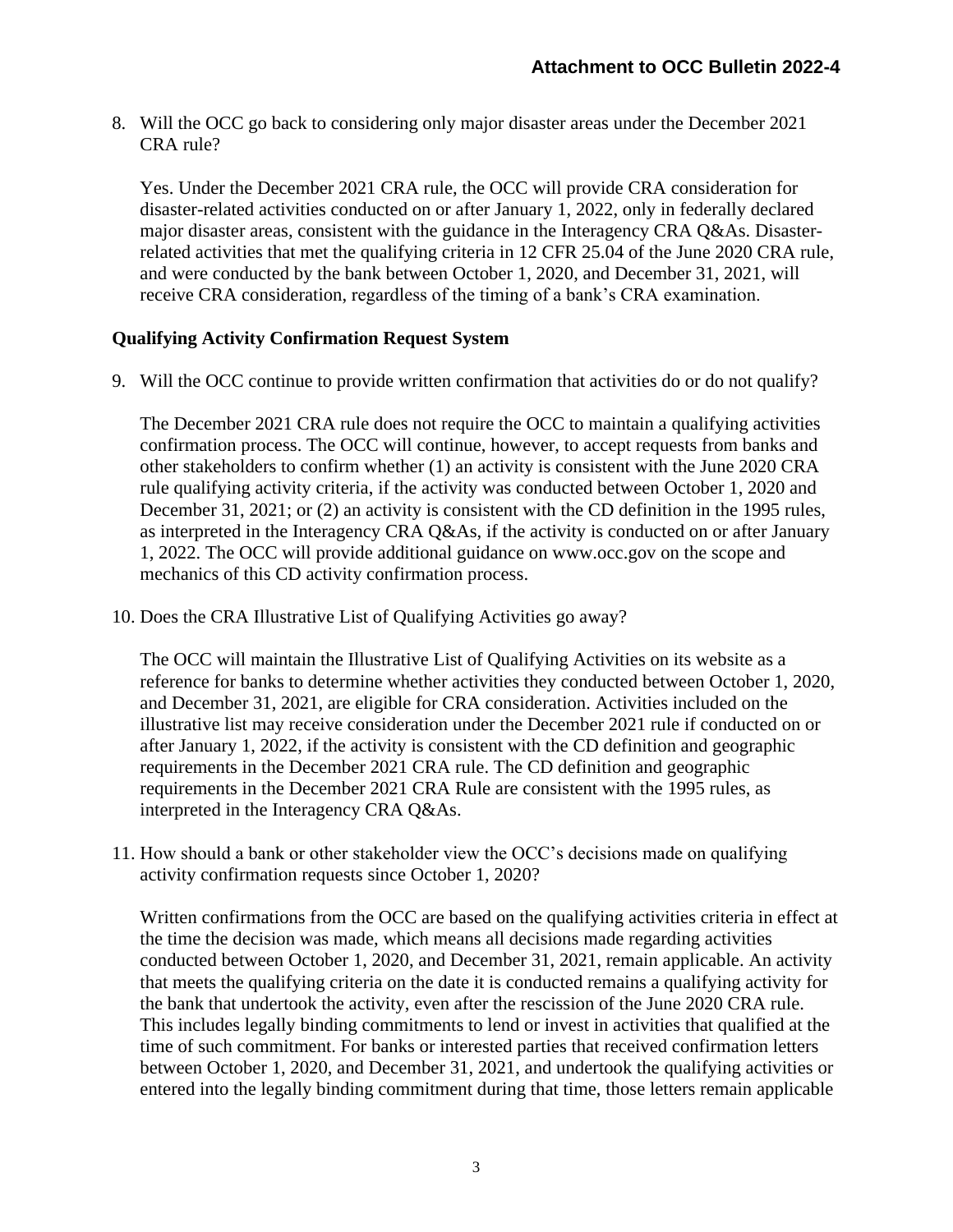to the confirmed activity. For banks or interested parties that received confirmation letters between October 1, 2020, and December 31, 2021, but did not undertake the qualifying activity or enter into the legally binding commitment, those letters may apply to activities conducted on or after January 1, 2022, if the activity is consistent with the CD definition and geographic requirements in the December 2021 CRA rule, which is consistent with the 1995 rules, as interpreted in the Interagency CRA Q&As.

# **Transition Period**

12. Is there a transition period in the December 2021 CRA rule? If so, what is it?

The public notice and public file provisions have an April 1, 2022, compliance date. The delayed compliance date for those provisions is intended to ease burden associated with the final rule. The OCC will begin examining banks using all provisions of the December 2021 CRA rule on January 1, 2023.

13. Will the rescission of the June 2020 CRA rule be retroactively applied to its October 1, 2020, effective date?

No. The OCC will not apply the June 2020 CRA rule's recission retroactively.

14. Will loan size and gross annual revenue (GAR) thresholds return to the 1995 rules' limits? Could these limits change again once a new interagency rule is instituted?

The loan size and GAR threshold requirements in the OCC's December 2021 CRA rule are now consistent with those from the 1995 rules. It is possible that loan size and GAR thresholds could change in new interagency CRA rules.

15. Will the OCC rescind OCC Bulletin 2020-99?

The OCC will rescind or update OCC Bulletin 2020-99 to provide guidance for implementation of the December 2021 CRA rule.

### **Examination Administration**

16. What performance standards and examination procedures will the OCC use to conduct a CRA examination for a bank that changed bank types under the June 2020 CRA rule but will return to its previous bank type under the December 2021 CRA rule?

The December 2021 CRA rule generally reinstates the performance standards under the 1995 rules. As of January 1, 2023, for activities conducted on or after January 1, 2022, all banks will be examined based on the December 2021 CRA rule's performance tests and standards corresponding to their specific bank type as described in FAQ 2.

For CRA examinations that evaluate bank activities conducted between October 1, 2020, and December 31, 2021, examiners will apply the performance standards from the 1995 rules and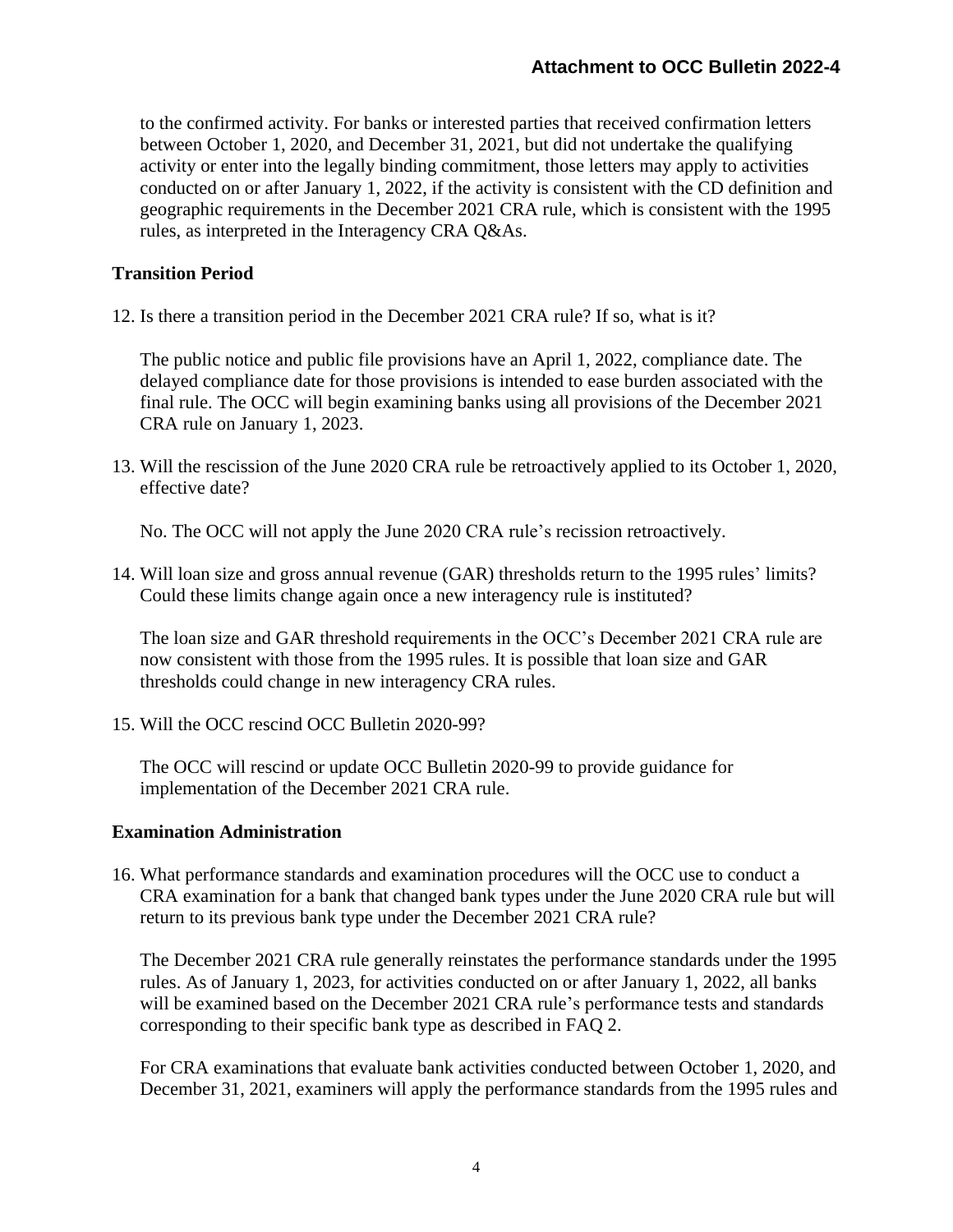will use the 1995 rules' examination procedures based on the bank type under the rule that was in effect at the time the activities were conducted.

The OCC will provide additional guidance to help examiners and banks determine the applicable performance standards in effect for each applicable calendar year and the timing of any bank type changes.

17. If my bank changed to a different bank type on January 1, 2022, will its evaluation period change?

The evaluation periods for examinations conducted in calendar years 2023 and forward may be adjusted to avoid CRA evaluation periods with multiple applicable sets of performance standards. The OCC will provide additional guidance to help examiners and banks determine the applicable evaluation periods based on the timing of bank type changes.

18. Will the OCC reinstate a four-year examination cycle for complex CRA banks?

The OCC will provide additional guidance in 2022 on how to apply examination cycles based on the December 2021 CRA rule.

19. Will the CRA webinar materials related to the June 2020 CRA rule be removed from BankNet?

The OCC will maintain the CRA webinar materials related to the June 2020 CRA rule on BankNet for examiners and bankers to understand how to treat activities conducted while the June 2020 CRA rule was in effect. After the OCC has concluded all CRA examinations that evaluate the period when the June 2020 CRA rule was in effect, the OCC will determine how those materials will be treated and whether removal would be appropriate.

#### **Assessment Area**

20. How will activities outside of an assessment area be considered going forward?

The December 2021 CRA rule rescinded the June 2020 CRA rule's provisions on activities outside an assessment area and reinstated the 1995 rules' provisions on these activities. All activities conducted on or after January 1, 2022, will be considered in the manner described in the Interagency CRA Q&As.

### **Activity Location and Allocation**

21. Will the allocation process described in OCC Bulletin 2020-99 for activities serving multiple locations continue to apply under the December 2021 CRA rule?

No. The OCC will apply the guidance for the 1995 rules in the Interagency Q&As and the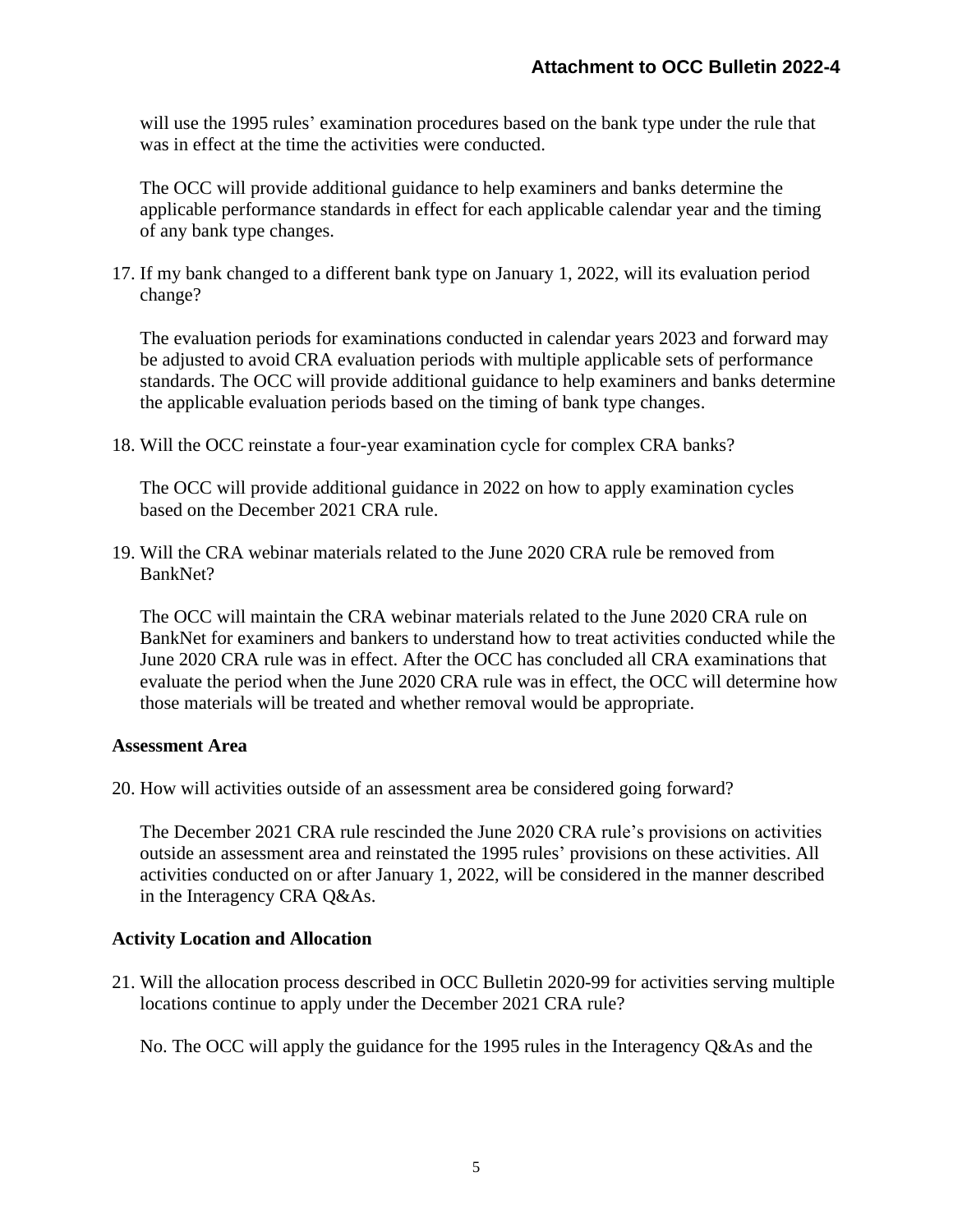appendix to the "Large Bank CRA Examination Procedures"<sup>6</sup> to activities conducted on or after January 1, 2022.

## **Targeted Geographic Areas**

22. What should banks expect regarding consideration of activities in targeted areas under the June 2020 CRA rule, such as Indian country or tribal and other native lands?

Under the December 2021 CRA rule, activities conducted on or after January 1, 2022, that meet the 1995 rules' CD definition will receive consideration if the activities serve low- or moderate-income areas, distressed or underserved nonmetropolitan middle income areas, or disaster areas, and if they meet the geographic requirements of the 1995 rules. The terms *low- or moderate-income areas*, *distressed or underserved nonmetropolitan middle-income areas*, and *disaster areas* are defined under the 1995 rules and explained in the Interagency CRA Q&As.

# **Data Reporting**

23. When will banks that became large banks for the first time on January 1, 2022, under the December 2021 CRA rule have to start reporting large bank CRA data?

For a bank that was classified as an intermediate small bank (ISB) under the 1995 rules and an intermediate bank under the June 2020 CRA rule, but will become a large bank under the December 2021 CRA rule (referred to as *a newly classified large bank*), the OCC will require these banks to begin collecting loan data until one year after the bank type changed. Therefore, under the December 2021 CRA rule, the OCC will require newly classified large banks to begin collecting data on January 1, 2023, and report required and optional data the following year.

24. Will banks that were large banks under the 1995 rules, became intermediate banks under the June 2020 CRA rule, and transitioned back to large banks on January 1, 2022, under the December 2021 CRA rule, have a transition period before being required to reinstate large bank CRA data reporting?

Banks that were large banks under the 1995 rules, became intermediate banks under the June 2020 CRA rule, and transitioned back to large banks as a result of the December 2021 CRA rule (referred to as *redesignated large banks*) are not eligible for a grace period for compliance with the large bank data requirements, except as provided under the December 2021 CRA rule. The final rule requires redesignated large banks to report calendar year 2022 data by March 1, 2023. As the December 2021 CRA rule contains no specific date during 2022 by which redesignated large banks must actually start the applicable data collection and record keeping, a redesignated large bank will not be out of compliance with the December 2021 CRA rule if its data collection and recordkeeping systems are not fully in place in 2022, so long as the bank reports the 2022 data by March 1, 2023.

<sup>6</sup> Refer to OCC Bulletin 2014-16, "Community Reinvestment Act: Interagency Community Reinvestment Act Examination Procedures for Large Institutions."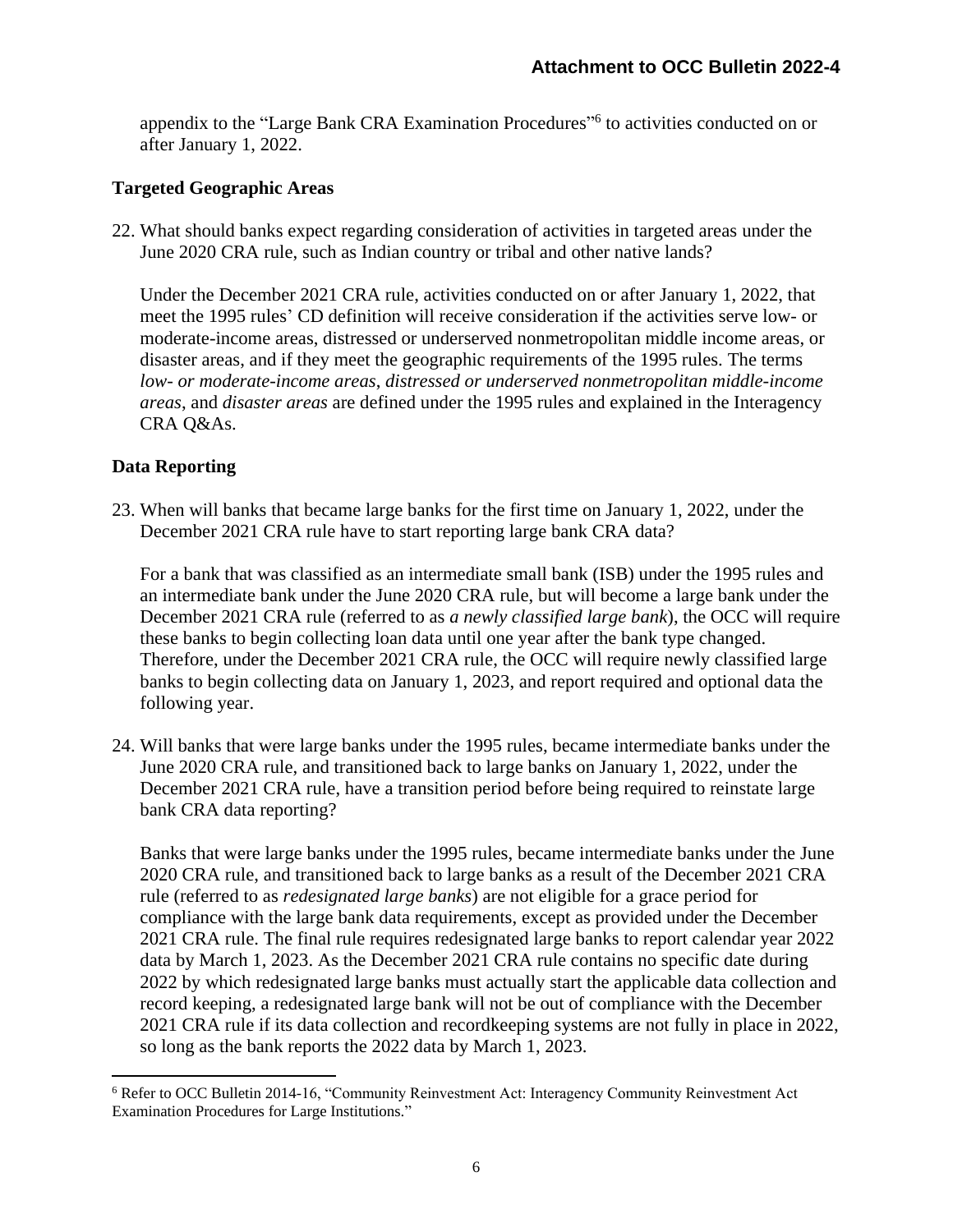In addition, the OCC intends to work with these redesignated large banks over the next year to ensure that they are on track to report calendar year 2022 data by March 1, 2023, and to provide them with additional flexibility, where appropriate, in terms of missing information or other limited error tolerances for calendar year 2022 data. It is the OCC's expectation, however, that redesignated large banks' data collection, record keeping, and reporting systems and processes will be fully functional on January 1, 2023, including with respect to data integrity.

## **Public Notices and Public Files**

25. Will banks need to change their public notices, the contents of their public files, and the manner of providing public notices back to the 1995 rules requirements. If so, when?

The December 2021 CRA rule requirements for the content of public notices, the content and location of bank public files, and the manner of providing public notice are consistent with the 1995 rules requirements. As a result, banks need to include additional information in their public file and make the file available at their main offices, and for interstate banks, at one branch in each state. Banks must make more limited information available at each branch.

Banks must also follow the December 2021 CRA rule requirements for providing public notice. Because the December 2021 CRA rule imposes additional public file content and availability requirements, and different notice requirements than were required by the June 2020 CRA rule and related guidance, banks have until April 1, 2022, to comply with these requirements.

### **Strategic Plans**

26. Will banks need to revise in-process strategic plans with target geographic market assessment areas?

Unlike the June 2020 CRA rule, the December 2021 CRA rule makes no provision for the type of target geographic market assessment areas that were permitted in the previous strategic plan provisions (under the June 2020 CRA rule). A bank that has an in-process strategic plan with a proposed effective date on or after January 1, 2022, and that includes proposed target market assessment areas would need to revise its plan to be consistent with the 1995 rules' provisions that were reinstated by the December 2021 CRA rule.

27. Will strategic plans submitted after the rescission of the June 2020 CRA rule still be able to delineate assessment areas that reflect their target geographic markets?

As noted in the response to question 26, the December 2021 CRA rule makes no provision for target geographic market assessment areas. Strategic plans submitted for OCC approval on or after January 1, 2022, must comply with the December 2021 CRA rule and, therefore, target market assessment areas will not be permitted.